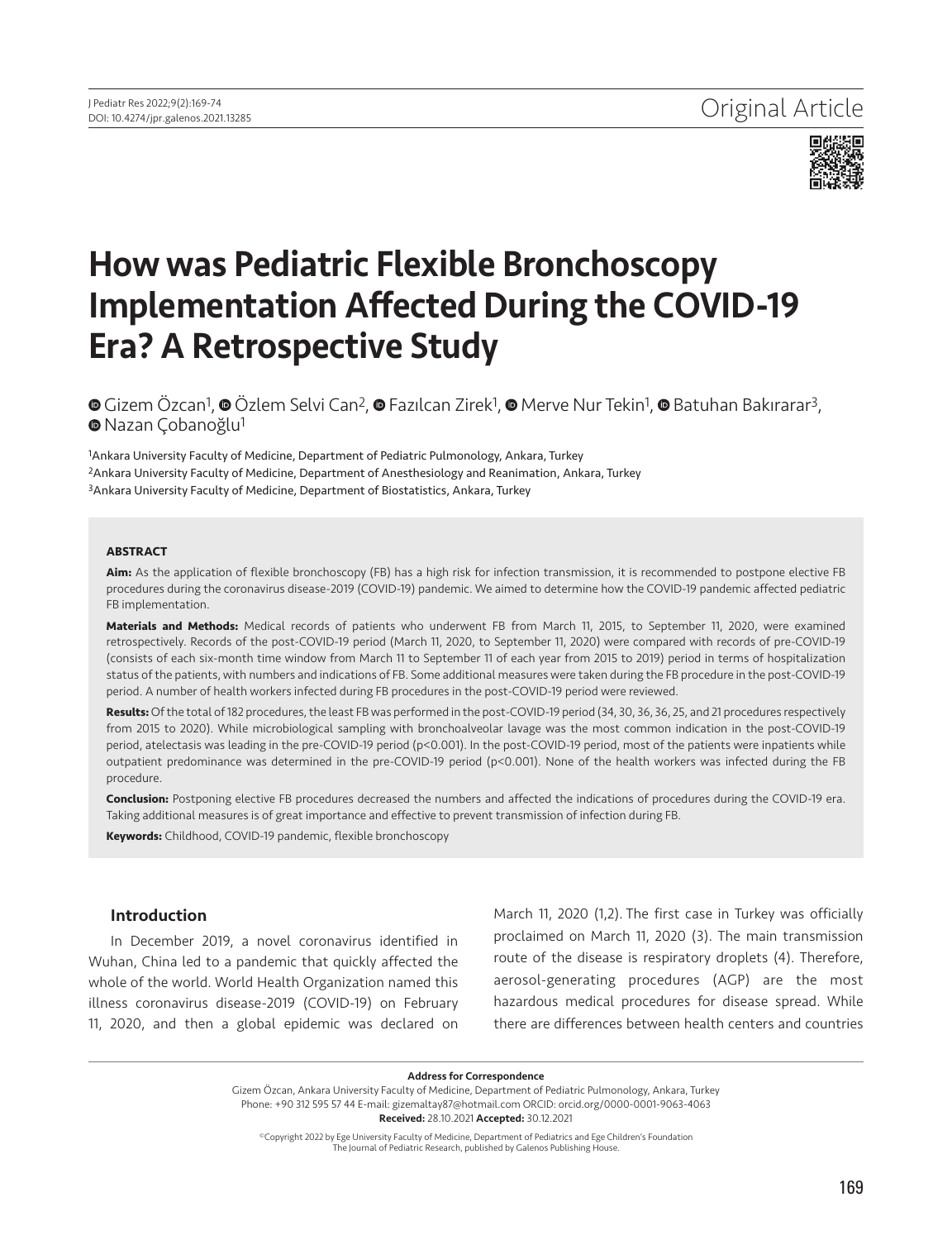during the COVID-19 outbreak, these procedures have been recommended to be delayed if they are elective. With the prolongation of the epidemic period, more knowledge was obtained about the disease, and the effectiveness of the measures to prevent its spread during these procedures was investigated. Thus, elective interventions in many centers began to be implemented in the 'new normal' order. Flexible bronchoscopy (FB), one of these procedures, is one of the methods used for the diagnosis and/or treatment of childhood respiratory diseases (5,6).

In this study, we aimed to determine how the COVID-19 pandemic affected pediatric FB implementation in terms of hospitalization status of the patients, with numbers and indications of FB, and measures taken during FB procedure of pre-and post-COVID-19 periods.

# Materials and Methods

# Study Design

Medical records of patients who underwent FB in a tertiary hospital from March 11, 2015, to September 11, 2020, were examined retrospectively. Patients' age, gender, hospitalization status, and indications of FB were reviewed.

# Periods

Two study periods were formed according to the COVID-19 outbreak. The post-COVID-19 period is the period from March 11, 2020, to September 11, 2020, and the pre-COVID-19 period is the period from March 11, 2015, to March 10, 2020. To determine the characteristics of patients who underwent FB before the COVID-19 period, the procedures performed in the same months (March 11-September 11) of the 5 years before 2020 were retrospectively evaluated.

# Comparison of Pre-and Post-COVID-19 Periods

The hospitalization status of the patients and indications of FB were compared for pre-and post-COVID-19 periods.

# Flexible Bronchoscopy Procedure in the Pre-COVID-19 Period

Written informed consent was obtained from the parents of the patients in terms of the indications, purpose, reliability and possible complications of the procedure to be performed before bronchoscopy. Four hours of fasting for infants fed with breast milk only, four to six hours fasting for children between the ages of six months and three years, and six hours fasting for older children were required before the performance of the FB procedure. FB was performed in the operating room under general anesthesia with a team of bronchoscopists, assistant

doctors, nurses, and anesthesiologists. Routine anesthesia monitoring included pulse oximetry, capnography, temperature, three-lead electrocardiogram, and noninvasive blood pressure monitoring performed on the patients taken to the operating room during the process. The patients were orally administered midazolam (0.1 mg/kg) and paracetamol (10 mg/kg). General anesthesia was induced with propofol (2-3 mg/kg), ketamine (0.5 mg/kg), and in patients if the use of muscle relaxants is not contraindicated (evaluation of upper airway or laryngomalacia/tracheomalacia), rocuronium bromide (0.6 mg/kg) was used. During induction, first of all, three minutes of positive pressure ventilation with the mask was applied to the patient, followed by laryngeal mask airway (LMA) ventilation, and then, the patient received propofol infusion (100-200 mcg/kg/min) or sevoflurane (1-1.3 MAC) with oxygen 50-100%. At the end of the procedure, the neuromuscular blockage was reversed with sugammadex (2-4 mg/kg) if rocuronium was used during induction. While the bronchoscope with an outer diameter of 3.8 mm was used in patients whose body weights were ≤15 kg, the bronchoscope with an outer diameter of 4.8 mm was used in heavier patients. During the procedure, 0.5-1 mL lidocaine with saline solution was given at the level of the vocal cord and the main carina. Bronchoalveolar lavage (BAL) was performed in patients with suspected respiratory infection to determine the offending microbe and cases of suspected pulmonary hemosiderosis, aspiration pneumonia, pulmonary alveolar proteinosis, and in situ cases of unclear diagnosis, in addition to therapeutic use to rechannelize airways. BAL was accomplished with the use of normal saline warmed to body temperature. A 3 mL/kg volume was calculated and administered in three divided doses in children <20 kg. In children weighing ≥20 kg, 20 mL volumes were injected using a syringe via the suction channel of the bronchoscope. Approximately 40-70% of fluids were recovered by suction using a pressure of 25-100 mmHg as recommended by the European Society for Clinical Respiratory Physiology (7). Samples were separated from the BAL fluid for cytological examination and microbiological evaluation under sterile conditions.

# Measures were Taken During the FB Process During the Post-COVID-19 Period

All patients who were scheduled to undergo FB were tested for COVID-19 via oropharyngeal swab, using the real-time polymerase chain reaction (PCR) method 24-48 hours before the procedure. Once the test was confirmed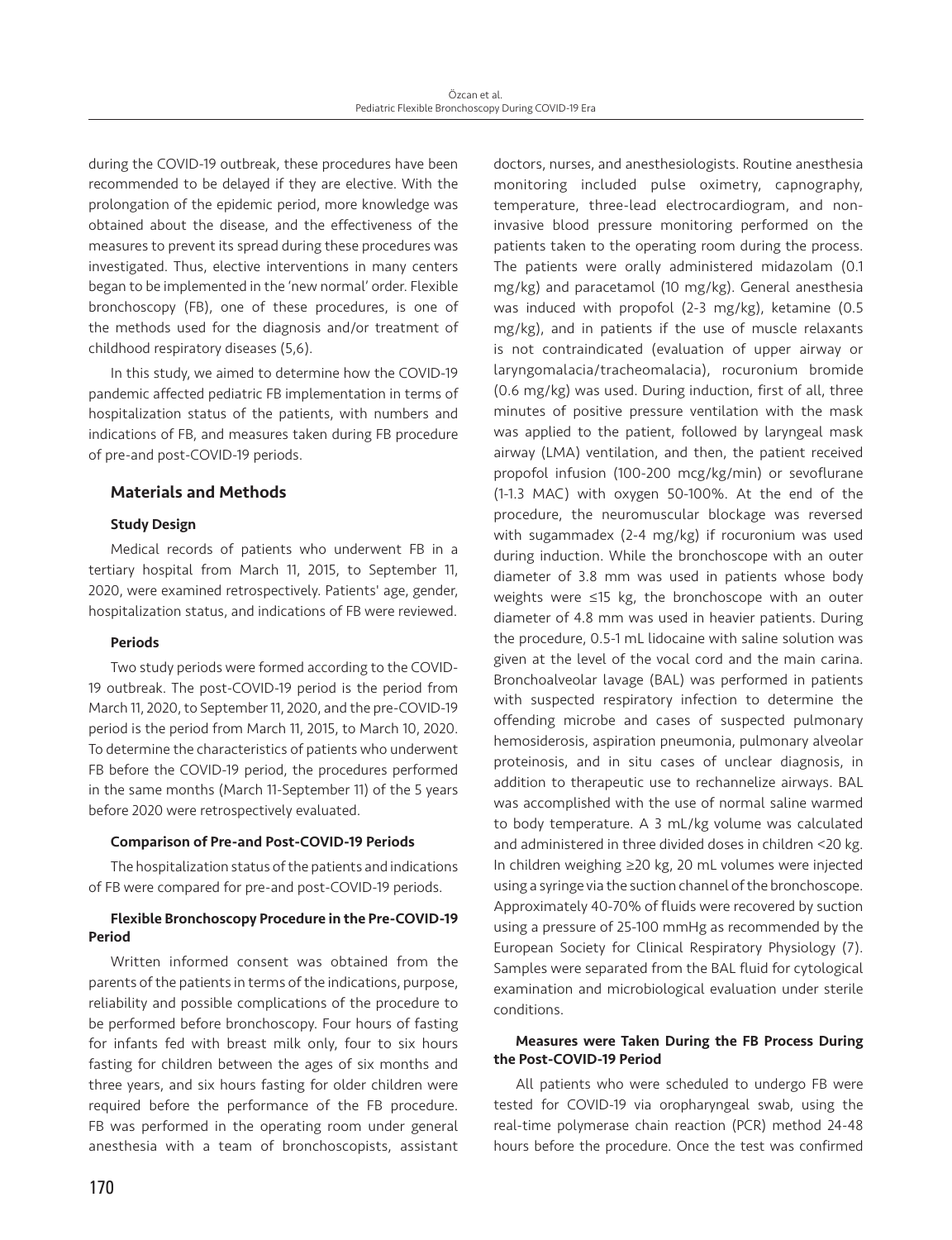negative, the patients were processed. At the same time, the COVID-19 contact of all patients was questioned. Even if the test result was negative, patients with known COVID-19 contact were not included in the process.

All procedures were performed in a negative pressure operating room. Before the patient was admitted to the room, all drugs and equipment were available. Premedication was done for reducing crying and aerosol generation if necessary. The patient was taken to the operation room with disposable sterile gowns and a surgical mask. All doors of the room were closed before the procedure. The number of health care workers (HCW) involved in the procedure was kept to a minimum. All HCW were required to have full personal protective equipment (PPE); a minimum of an N95 mask, isolation gown, head cover/hood, shoe covers, goggles/face shield, disposable sterile gowns, and gloves. All of the PPE we used during the process are presented in Figure 1. During the procedure, we avoided applying mask induction as much as possible. We preferred to perform FB via an LMA or endotracheal tube with minimal opening or disconnection of the ventilatory circuit to prevent the spread of aerosol. A clear plastic barrier was utilized over the LMA. If the patient needed intubation before or after the procedure, he/she was intubated using a cuffed intubation tube using a video laryngoscope. Between the two procedures, the room was ventilated for at least 20 minutes and all the materials that the patient had contact with were renewed.

# Review of a Number of Health Workers Infected in the Post-COVID-19 Period During FB Procedures

A number of health workers infected in the post-COVID-19 period during FB procedures were reviewed.



Figure 1. The bronchoscopist and anesthetist who worn PPE are performing FB to a 14-year-old patient

*PPE: Personal protective equipment, FB: Flexible bronchoscopy*

#### Statistical Analysis

SPSS 22.0 program was used to analyze the data. As descriptive, mean  $\pm$  standard deviation and median (minimum-maximum) were used for quantitative variables, and the number of patients (percentage) for qualitative variables. Chi-square and Fisher's exact tests were used to compare categorical variables between the groups. The statistical significance level was taken as 0.05.

Ethics committee approval was received for this study from the Ethics Committee of Ankara University (date: November 12, 2020; no: i9-593-20).

# Results

#### Evaluation of All Patients Included in the Study

A total of 182 patients were included in the study. The distribution of the number of patients who underwent FB by years is presented in Figure 2. Ninety-three (51.1%) patients were male and 89 (48.9%) were female. The median age of the patients was 48 months (range, 1- 204 months). Eighty-two (45.0%) patients had chronic diseases. While 62 (34.2%) patients were hospitalized for another reason before FB, 120 (65.9%) patients were outpatients who applied for FB. Three most common indications for FB were atelectasis (n=39, 21.4%), chronic cough (n=32, 17.5%) and stridor (n=27, 14.8%). All of the indications with their frequencies are given in Table I. Diagnostic findings were detected in 146 (80.2%) of the patients. The findings are presented in Table II.

## Comparison of Pre-and Post-COVID-19 Periods

The least FB was performed in post-COVID-19 period. When we evaluated the post-COVID-19 period, 9 (42.8%) patients were male. The median age of the patients was 30 months (range, 1.5-204 months). Seventeen (81%) patients were inpatient. The indications of FB performed in post-



Figure 2. Number of patients undergoing FB by years *FB: Flexible bronchoscopy*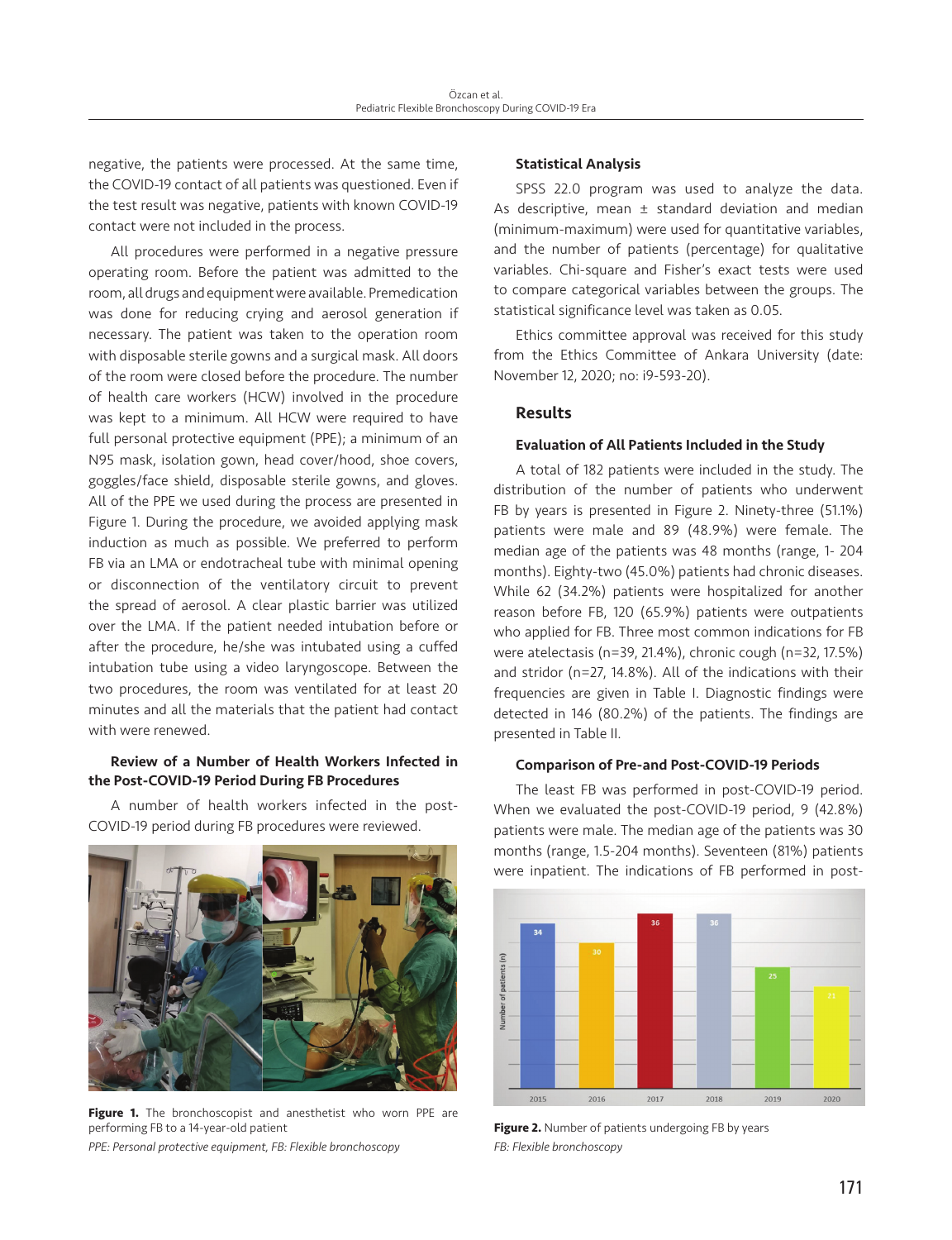COVID-19 period were microbiological sampling with BAL (n=6, 28.6%), extubation failure (n=4, 19.0%), atelectasis (n=3, 14.3%), stridor (n=2, 9.5%), persistent/recurrent pneumonia (n=1, 4.2%) and others (n=5, 23.8%).

One hundred and sixty-one (88.5%) underwent FB in pre-COVID-19 period. Eighty-four (52.1%) patients were male. The median age of patients was 49.5 months (range, 1-204 months). Sixty-two (38.5%) were inpatient. The indications of FB performed in pre-COVID-19 period were atelectasis (n=36, 22.3%), chronic cough (n=32, 19.8%), stridor (n=25, 15.5%), persistent/recurrent pneumonia (n=22, 13.6%), persistent/recurrent wheezing (n=15, 9.3%) extubation failure (n=3, 1.8%) and others (n=15, 9.3%).

While most of the patients in the post-COVID-19 period were inpatient, most of the patients in the pre-COVID-19 period were outpatient (p<0.001). There was also a statistically significant difference between the indications of FB in pre-and post-COVID-19 periods (p<0.001). Analysis

| <b>Table I.</b> Indications for flexible bronchoscopy of all patients            |           |  |  |  |
|----------------------------------------------------------------------------------|-----------|--|--|--|
| <b>Indications</b>                                                               | n (%)     |  |  |  |
| Atelectasis                                                                      | 39 (21.4) |  |  |  |
| Chronic cough                                                                    | 32 (17.5) |  |  |  |
| Stridor                                                                          | 27(14.8)  |  |  |  |
| Persistent/recurrent pneumonia                                                   | 23(12.6)  |  |  |  |
| Microbiological sampling                                                         | 20 (10.9) |  |  |  |
| Persistent/recurrent wheezing                                                    | 15(8.2)   |  |  |  |
| <b>Extubation failure</b>                                                        | 7(3.8)    |  |  |  |
| Others*                                                                          | 19 (10.9) |  |  |  |
| *Other indications: Hemoptysis $(n-8)$ localized air trapping $(n-4)$ malignapou |           |  |  |  |

\*Other indications: Hemoptysis (n=8), localized air trapping (n=4), malignancy (n=2), evaluation before decannulation (n=2), interstitial lung disease (n=2), foreign body aspiration (n=1)

| <b>Table II.</b> Bronchoscopic findings of all patients       |           |  |  |  |
|---------------------------------------------------------------|-----------|--|--|--|
| <b>Bronchoscopic findings</b>                                 | n (%)     |  |  |  |
| Presence of purulent secretion suggesting active<br>infection | 46 (25.3) |  |  |  |
| Tracheo/bronchomalacia                                        | 46 (25.3) |  |  |  |
| Normal                                                        | 36 (19.8) |  |  |  |
| Inferior airway anomalies (except tracheo/<br>bronchomalacia) | 18(9.9)   |  |  |  |
| Mucus plugging                                                | 16(8.8)   |  |  |  |
| Upper airway anomalies                                        | 14(7.7)   |  |  |  |
| Mucosal inflammation/laceration/granulation                   | 9(4.9)    |  |  |  |
| Airway pressure                                               | 4(2.2)    |  |  |  |
| Foreign body aspiration                                       | 2(1.1)    |  |  |  |

# **Discussion**

During the COVID-19 era, AGPs were the most affected among medical procedures due to their high risk for disease transmission. FB was also one of the risky procedures whose implementation had to decrease. In the post-COVID-19 period, we continued to apply FB without disease transmission to any HCW or patient with the measures we took in line with the information in the literature. When we compared the FB that were performed in pre and post COVID-19 periods, we found a statistical difference between the hospitalization status of patients and indications for FB.

Recommendations regarding the application of bronchoscopy during the COVID-19 period are presented as testing all patients before the procedure, postponing elective cases if possible, and taking the patient to the procedure after 2 weeks of strict isolation. Testing all patients for COVID-19 before the procedure is a recommendation given to detect asymptomatic patients (8). However, some asymptomatic patients may have false-negative results. Pre-analytical problems such as insufficient or inappropriate sampling, sample contamination, and analytical problems such as testing outside the diagnostic window, active viral recombination, use of poorly validated assays, device failure can be among the causes of falsenegative results (9). Even if the patients to be processed are asymptomatic in an area where community transmission of COVID-19 infection is present, it is thought that the most important factor in preventing the spread of the disease is PPE. For this reason, it is recommended that PPE be worn by all HCW during the procedure, even if asymptomatic patients are tested before the procedure and found to be negative (10). We tested all patients we planned to undergo FB with or without COVID-19 disease symptoms using the PCR method. If the results were negative, we performed FB and continued the precautions during the procedure. Canadian Pediatric Anesthesia Society (11) recommended that all HCW should have appropriate PPE, all equipment must be ready before the patient's operative room is taken to shorten the procedure. It is also suggested to avoid mask induction during the procedure, performing all procedures in rooms with negative pressure if possible, and performing the patient's intubation with the help of a video-laryngoscope and by choosing a cuffed intubation tube. As aforementioned, we applied our FB processes with these recommendations in our center, and none of the HCWs were infected due to the FB procedure.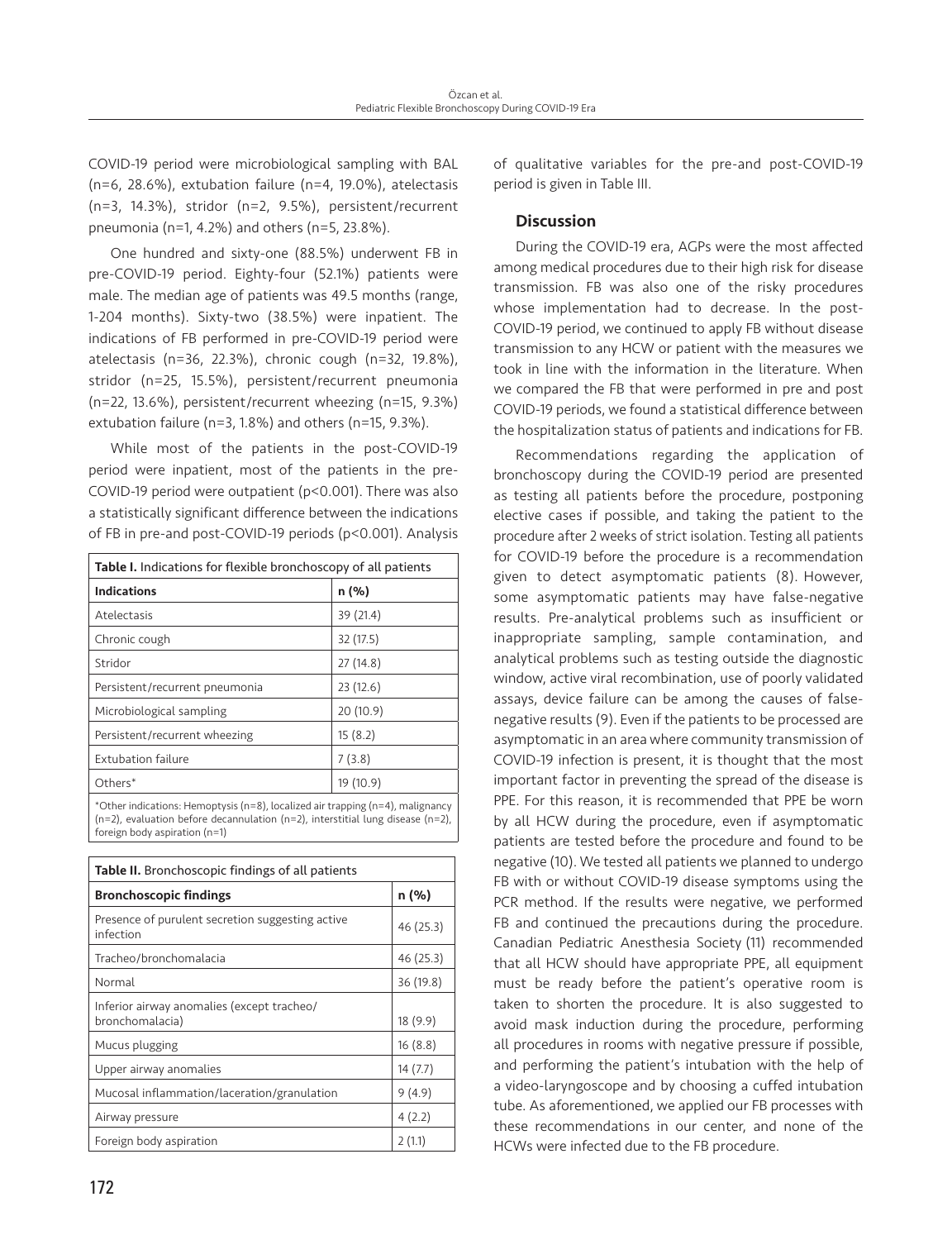Özcan et al. Pediatric Flexible Bronchoscopy During COVID-19 Era

| <b>Variables</b>                   |                                                                                                                                                                        | Post-COVID-19 period       |                                                          | Pre-COVID-19 period                    |                                                          |                        |
|------------------------------------|------------------------------------------------------------------------------------------------------------------------------------------------------------------------|----------------------------|----------------------------------------------------------|----------------------------------------|----------------------------------------------------------|------------------------|
|                                    |                                                                                                                                                                        | n                          | %                                                        | n                                      | $\%$                                                     | p-value                |
| <b>Hospitalization of patients</b> | Inpatient<br>Outpatient                                                                                                                                                | 4                          | 81.0<br>19.0                                             | 45<br>116                              | 28.0<br>72.0                                             | $< 0.001$ <sup>a</sup> |
| <b>Indications for FB</b>          | Chronic cough<br>Atelectasis<br>Microbiological sampling<br>Persistent/recurrent pneumonia<br>Persistent/recurrent wheezing<br>Stridor<br>Extubation failure<br>Others | 0<br>3<br>Ω<br>∠<br>4<br>4 | 0.0<br>14.3<br>33.3<br>4.8<br>0.0<br>9.5<br>19.0<br>19.0 | 32<br>36<br>13<br>22<br>15<br>25<br>15 | 19.9<br>22.4<br>8.1<br>13.7<br>9.3<br>15.5<br>1.9<br>9.3 | $< 0.001^b$            |
| <b>Diagnostic findings</b>         | No.<br>Yes                                                                                                                                                             | 5<br>16                    | 23.8<br>76.2                                             | 31<br>130                              | 19.3<br>80.7                                             | 0.572 <sup>b</sup>     |

In the literature, there are studies presented by pediatric otorhinolaryngologists and surgeons, in which the measures were taken by the centers during the bronchoscopy procedures performed during the COVID-19 era (12-14). However, to the best of our knowledge, there is no study evaluating FB through the eyes of a pediatric pulmonologist in the COVID-19 era.

When we compared the hospitalization status of patients who underwent FB in the pre-and post-COVID-19 period, we found that statistically significantly more inpatients were performed in the post-COVID-19 period (p<0.001). We think that decrease in outpatient admissions during the pandemic period caused the admission of patients with an indication for FB to be delayed. We also found that there was a statistical difference between the indications for FB in the pre-and post-COVID-19 period (p<0.001). The most common indications we found in the pre-COVID-19 period are the most common indications for pediatric FB, previously presented in many studies and these indications are atelectasis, chronic cough, and stridor (15-18). On the other hand, we think that the reason we found the frequency of microbiological sampling and extubation failure indications increased in the post-COVID-19 period is that we mostly apply the procedure among hospitalized patients. All four patients in whom we performed FB due to extubation failure were patients who were undergoing intensive care follow-up after an operation for congenital heart disease. Performing FB could not be delayed for withdrawal of respiratory support and discharge of these patients. Treatment of patients who underwent bronchoscopy due to microbiological sampling was adjusted with the microbiological data obtained. These

examples allow us to predict that delaying FB procedure in children, even during the COVID-19 period, will have a negative effect on the morbidity and/or mortality of the patients.

The most important limitation of our study is that the number of procedures we performed in the post-COVID-19 period is much less compared to the other group. The purpose of our evaluation of the last 5 years before COVID-19 was to ensure the homogeneity of the data of previous years.

# Conclusion

COVID-19 pandemic era has led to drawbacks in the application of pediatric FB, as the other AGP. Postponing elective FB procedures decreased the numbers and affected the indications of procedures in our center during the COVID-19 era. Taking additional measures is effective to prevent the transmission of infection during FB. Therefore, pediatric pulmonologists must continue to do FB, despite having to deal with AGP, in the 'new normal'. With the 'new normal', pediatric FB should be continued with preprocedure contact/symptom questioning, PCR testing, and full use of PPE.

# **Ethics**

Ethics Committee Approval: Ethics committee approval was received for this study from the Ethics Committee of Ankara University (date: November 12, 2020; No: i9-593-20).

Informed Consent: Written informed consent was obtained from the parents of the patients in terms of the indications, purpose, reliability and possible complications of the procedure to be performed before bronchoscopy.